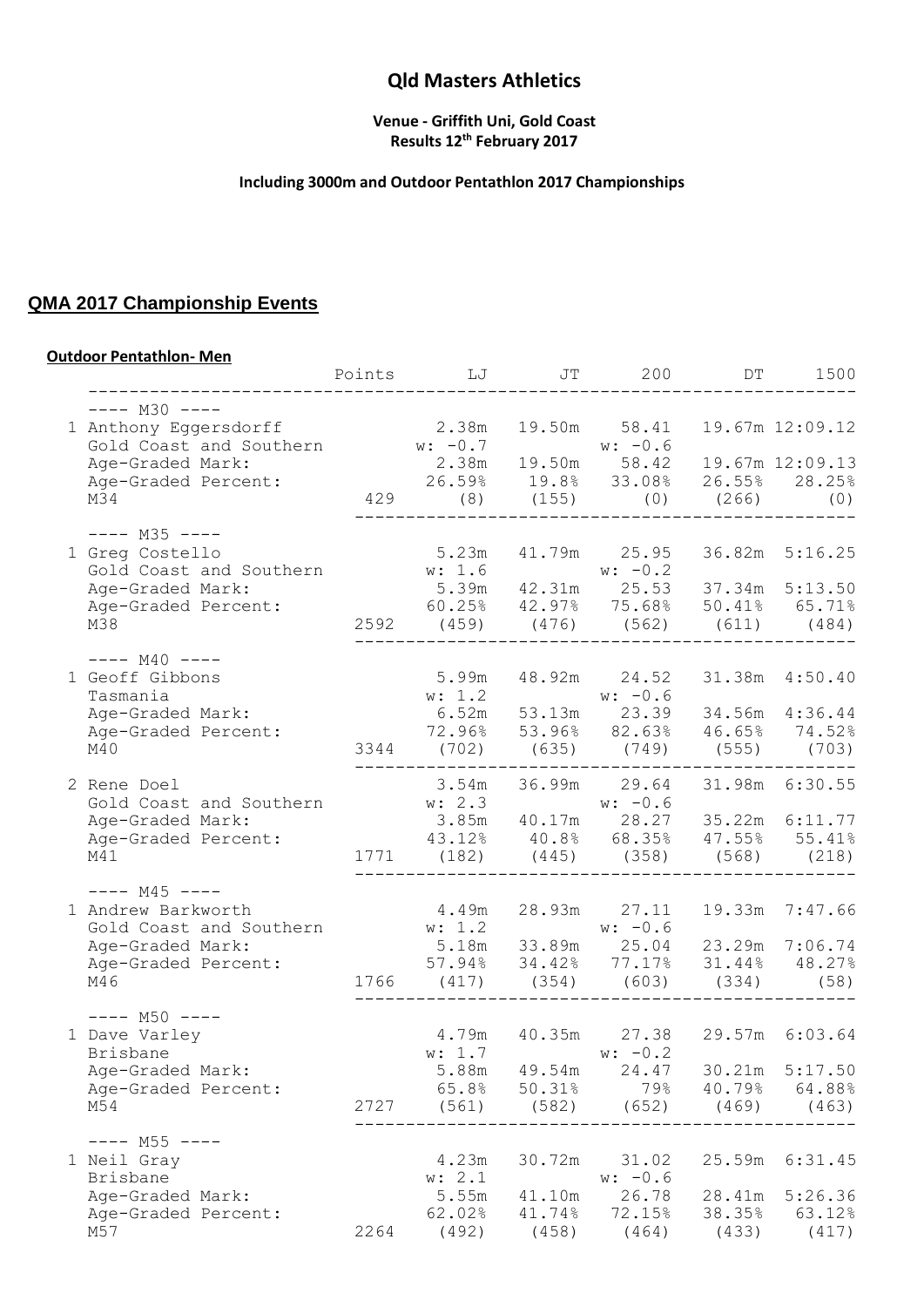#### **Venue - Griffith Uni, Gold Coast Results 12th February 2017**

## **Including 3000m and Outdoor Pentathlon 2017 Championships**

| $---$ M60 $---$                               |      |                                        |                                         |        |                |
|-----------------------------------------------|------|----------------------------------------|-----------------------------------------|--------|----------------|
| 1 Franz Schlechter<br>Gold Coast and Southern |      | w: 0.4                                 | $w: -0.6$                               |        | 26.00m 9:49.69 |
| Age-Graded Mark:                              |      |                                        | 3.88m 29.55m 33.87 27.63m 7:48.16       |        |                |
| Age-Graded Percent:                           |      |                                        | 43.4% 30.01% 57.05% 37.3%               |        | 44%            |
| M64                                           |      | 977 (187) (293) (76) (418)             |                                         |        | (3)            |
| $--- M65 ---$                                 |      |                                        |                                         |        |                |
| 1 Mills Lafferty                              |      |                                        | 2.21m 22.95m 54.65                      | 21.10m | DNF            |
| Gold Coast and Southern                       |      | $w: 1.3$ $w: -0.2$                     |                                         |        |                |
| Age-Graded Mark:                              |      | 3.35m 35.84m 43.76 24.55m              |                                         |        |                |
| Age-Graded Percent:                           |      | $37.52\%$ $36.4\%$ $44.15\%$ $33.14\%$ |                                         |        |                |
| M68                                           |      | 850 (110) (382) (0) (358)              |                                         |        | (0)            |
| $---$ M70 $---$                               |      |                                        |                                         |        |                |
| 1 Peter Kennedy                               |      |                                        | 3.98m 33.27m 33.24                      |        | 24.00m 8:37.13 |
| Brisbane                                      |      | w: 2.7                                 | $w: -0.2$                               |        |                |
| Age-Graded Mark:                              |      |                                        | 6.55m 55.89m 25.41 30.67m 6:06.08       |        |                |
| Age-Graded Percent:                           |      |                                        | 73.3% 56.76% 76.05% 41.41% 56.27%       |        |                |
| M70                                           | 2675 |                                        | $(709)$ $(676)$ $(572)$ $(478)$ $(240)$ |        |                |
|                                               |      |                                        |                                         |        |                |

### **Outdoor Pentathlon - Women**

|                                                                                                                                   | Points 100                                                                                                                                         | SP LJ JT  | 800                                       |
|-----------------------------------------------------------------------------------------------------------------------------------|----------------------------------------------------------------------------------------------------------------------------------------------------|-----------|-------------------------------------------|
| $-- W30$ $---$<br>1 Samantha Bush<br>Brisbane<br>Age-Graded Mark:<br>Age-Graded Percent:<br>W31                                   | $16.35$ $8.13m$ $3.56m$<br>w: +0.0<br>16.36 8.13m 3.56m 23.33m 4:01.96<br>64.16% 35.93% 47.34% 31.96% 46.82%<br>1270 (287) (408) (212) (351) (12)  |           | 23.33m 4:01.95                            |
| $--- W35 ---$<br>1 Tami Lebovics<br>Gold Coast and Southern $w: +0.0$ $w: -3.8$<br>Age-Graded Mark:<br>Age-Graded Percent:<br>W38 | 16.45 7.49m 3.52m<br>16.29 7.76m 3.69m<br>64.44% 34.31% 49.16% 22.74% 40.49%<br>1144 (295) (384) (239) (226)                                       |           | 15.63m  4:41.13<br>16.60m  4:39.76<br>(0) |
| $--- W45 ---$<br>1 Lee-Anne Nelson<br>Brisbane<br>Age-Graded Mark:<br>Age-Graded Percent:<br>W45                                  | 14.16 8.52m 4.23m<br>$w: +0.0$<br>13.03  10.17m  4.98m  31.80m  2:32.30<br>80.58% 44.96% 66.2% 43.57% 74.38%<br>3034 (764) (541) (554) (511) (664) | $w: -3.5$ |                                           |
| 2 Karen Bradley<br>Gold Coast and Southern W: +0.0 W: -3.3<br>Age-Graded Mark:<br>Age-Graded Percent:<br>W47                      | 15.06 8.68m 3.95m<br>13.85 10.36m 4.65m<br>75.76% 45.8% 61.82% 34.58% 57.59%<br>2259 (628) (553) (466) (387) (225)                                 |           | 20.23m 3:35.62<br>25.24m 3:16.72          |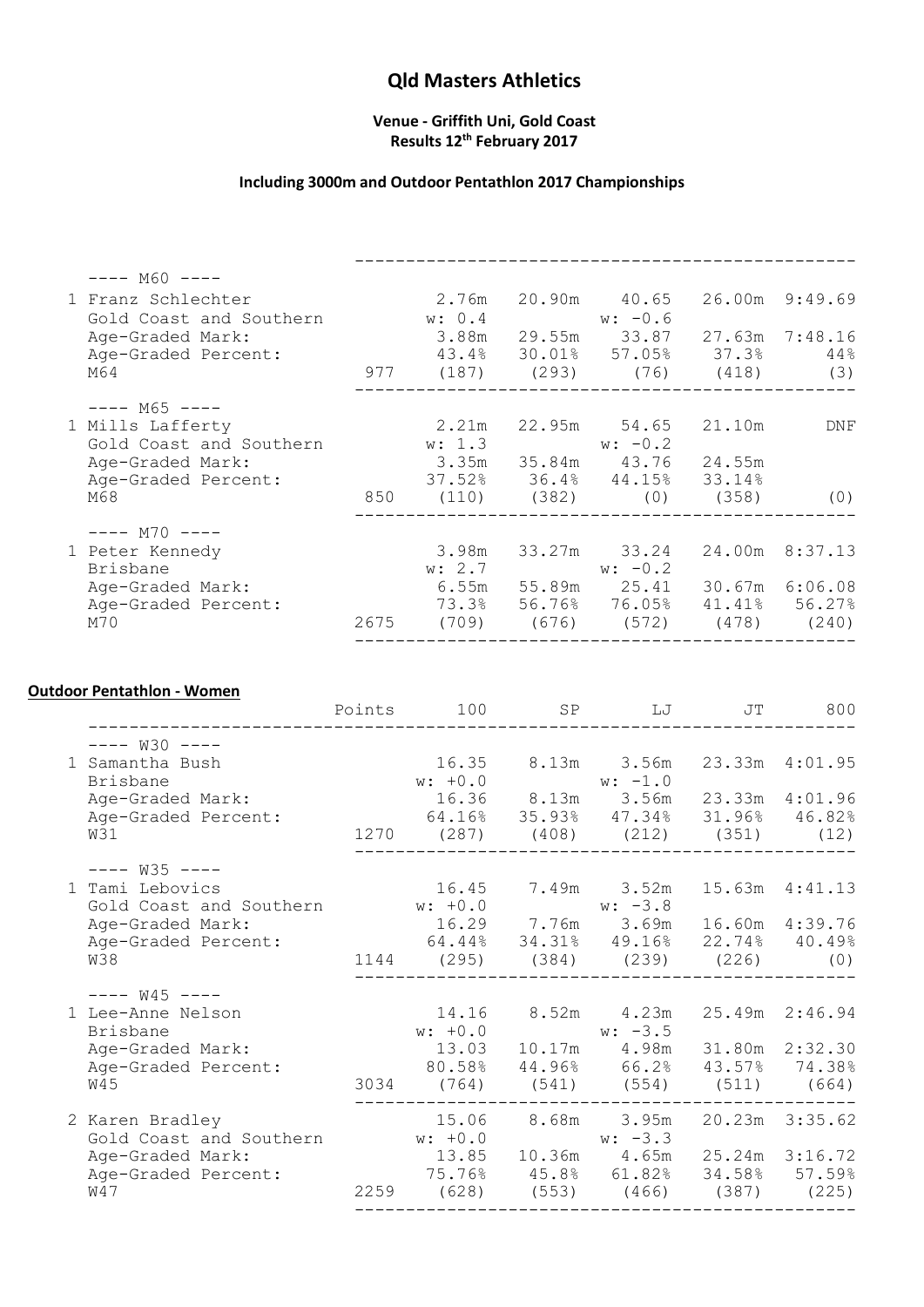#### **Venue - Griffith Uni, Gold Coast Results 12th February 2017**

## **Including 3000m and Outdoor Pentathlon 2017 Championships**

| $W60$ ----                |      |           |        |           |        |                 |
|---------------------------|------|-----------|--------|-----------|--------|-----------------|
| 1 Denise Quinn            |      | 17.94     | 7.05m  | 3.05m     |        | 20.19m  4:34.89 |
| S'Shine Coast Uni and Nor |      | $w: +0.0$ |        | $w: -3.7$ |        |                 |
| Age-Graded Mark:          |      | 14.61     | 10.58m | 4.39m     | 32.54m | 3:35.74         |
| Age-Graded Percent:       |      | 71.85%    | 46.78% | 58.43%    | 44.58% | 52.51%          |
| W60                       | 2110 | (512)     | (567)  | (401)     | (525)  | (105)           |
| $--- W65 ---$             |      |           |        |           |        |                 |
| 1 Carol Davis             |      | 15.29     | 6.68m  | 3.69m     |        | 19.91m 2:53.13  |
| Gold Coast and Southern   |      | $w: +0.0$ |        | $w: +0.0$ |        |                 |
| Age-Graded Mark:          |      | 11.91     | 11.08m | 5.74m     | 36.17m | 2:07.12         |
| Age-Graded Percent:       |      | 88.1%     | 49.01% | 76.4%     |        | 49.56% 89.12%   |
| พ66                       | 3942 | (970)     | (600)  | (771)     | (594)  | (1007)          |
|                           |      |           |        |           |        |                 |

#### **3000m Run**

#### **W40 3000 Metre Run**

| Name               | Age Team       | Finals   | Age-Grading                    |
|--------------------|----------------|----------|--------------------------------|
| 1 Mariya Todorova  | W43 GC & Sthrn |          | 20:19.37    19:24.87    43.05% |
| M70 3000 Metre Run |                |          |                                |
| Name               | Age Team       | Finals   | Age-Grading                    |
| 1 Jim Woodriff     | M70 SC & Nthn  | 12:32.09 | 9:23.09.78.14%                 |

#### **3000 Metre Race Walk**

#### **W45 3000 Metre Race Walk**

| Name                                             | Age Team                       | Finals | Age-Grading                                                    |
|--------------------------------------------------|--------------------------------|--------|----------------------------------------------------------------|
| 1 Nyle Sunderland                                | W49 GC & Sthrn                 |        | $17:22.12$ $16:03.97$ 72.10%                                   |
| M50 3000 Metre Race Walk                         |                                |        |                                                                |
| Name                                             | Aqe Team                       | Finals | Age-Grading                                                    |
| 1 Ignacio Jimenez<br>2 Paul Lindenberg           | M51 Brisbane<br>M54 GC & Sthrn |        | 14:44.57    12:52.68    81.72%<br>18:34.95  16:13.91  64.83%   |
| W55 3000 Metre Race Walk                         |                                |        |                                                                |
| Name                                             | Age Team                       | Finals | Age-Grading                                                    |
| 1 Kay Shaw<br>2 Debbie Lindenberg M55 GC & Sthrn | W57 GC & Sthrn                 |        | $19:46.38$ $16:46.29$ 69.07%<br>$21:56.90$ $18:37.00$ $62.22%$ |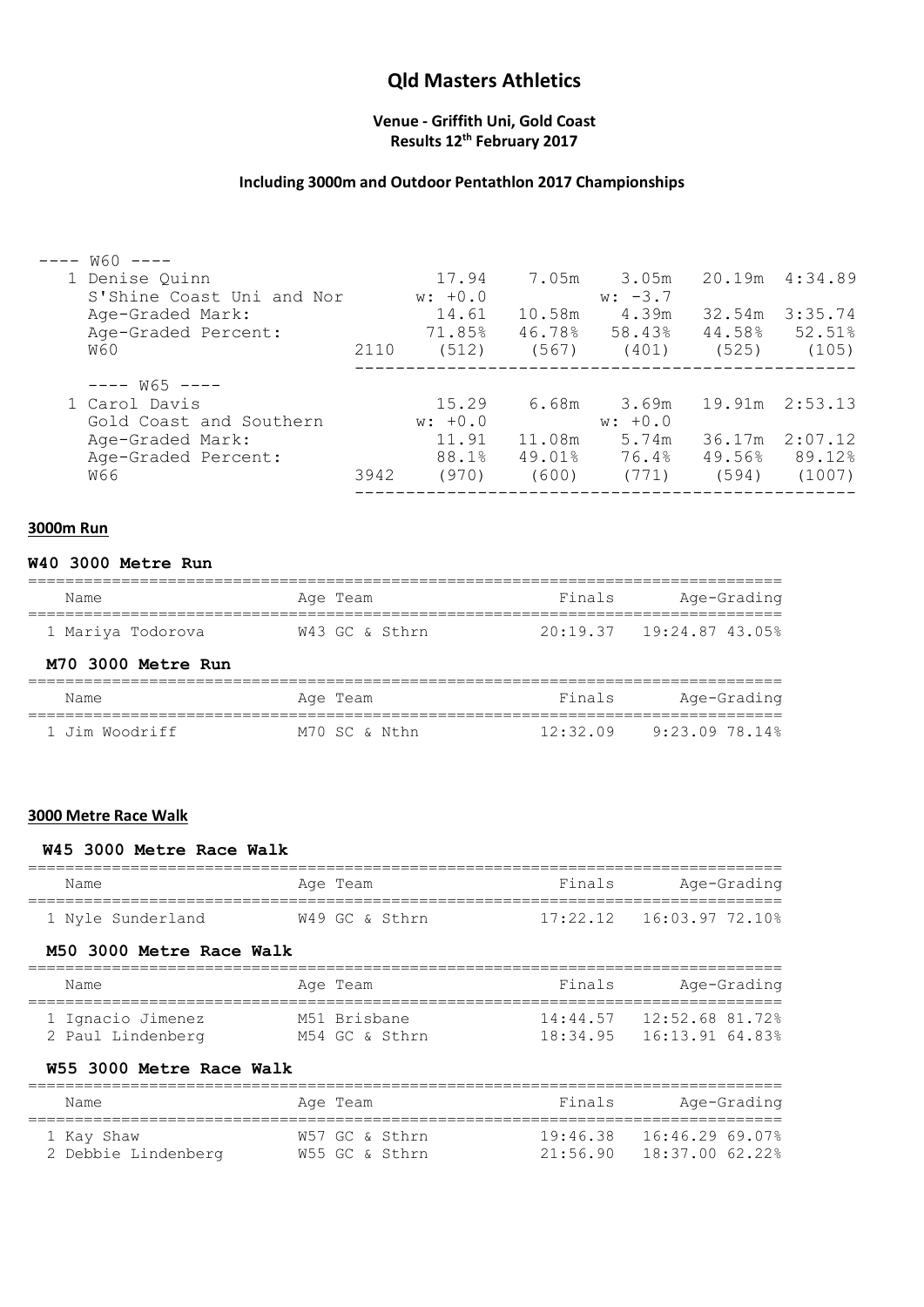### **Venue - Griffith Uni, Gold Coast Results 12th February 2017**

### **Including 3000m and Outdoor Pentathlon 2017 Championships**

#### **W60 3000 Metre Race Walk**

| Name                     | Age Team       | Finals | Age-Grading                  |
|--------------------------|----------------|--------|------------------------------|
| 1 Robyn Wales            | W64 GC & Sthrn |        | $27:32.42$ $22:11.69$ 52.19% |
| W70 3000 Metre Race Walk |                |        |                              |
| Name                     | Age Team       | Finals | Age-Grading                  |
| 1 Noela McKinyen         | W74 Brisbane   |        | $24:14.96$ $17:15.65$ 67.11% |
| M80 3000 Metre Race Walk |                |        |                              |
| Name                     | Age Team       | Finals | Age-Grading                  |
| 1 George Megas           | M80 GC & Sthrn |        | $24:07.33$ $15:02.70.69.95%$ |

#### **OTHER NON CHAMPIONSHUO EVENTS**

#### **M40 100 Metre Sprint**

| Name                             | Age Team<br>----------         | Finals Wind   |               | Age-Grading H#<br>===================              |
|----------------------------------|--------------------------------|---------------|---------------|----------------------------------------------------|
| 1 Scott Beatson                  | M44 GC & Sthrn                 | $13.52 -0.6$  |               | 12.95 75.59% 2                                     |
| W40 100 Metre Sprint             |                                |               |               |                                                    |
| Name                             | Age Team                       | Finals Wind   |               | Age-Grading                                        |
| 1 Helena Grono                   | W44 Visitor                    | $14.24 - 1.3$ |               | 13.60 77.18%                                       |
| M45 100 Metre Sprint             |                                |               |               |                                                    |
| Name                             | Age Team                       | Finals        | Wind          | Age-Grading                                        |
| 1 Michael Berlin<br>2 Sam Ansari | M47 Brisbane<br>M48 GC & Sthrn | $12.81 - 1.3$ | $13.80 - 1.3$ | 11.90 82.28%<br>12.82 76.38%                       |
| M50 100 Metre Sprint             |                                |               |               |                                                    |
|                                  |                                |               |               |                                                    |
| Name                             | Age Team<br>===========        | Finals        | Wind          | Age-Grading H#<br>________________________________ |
| 1 Steve Jones                    | M53 GC & Sthrn                 | $12.82 - 1.3$ |               | 11.54 84.87%<br>$\overline{1}$                     |
| 2 Andy Gordon                    | M51 Visitor                    | $14.31 - 0.6$ |               | 12.88 76.03%<br>$\overline{2}$                     |
| M55 100 Metre Sprint             |                                |               |               |                                                    |
| Name                             | Age Team                       | Finals        | Wind          | Age-Grading<br>====================                |
| 1 Michael Kirkby                 | M55 GC & Sthrn                 | $13.82 - 1.3$ |               | 12.04 81.40%                                       |
| 2 D James                        | M55 Brisbane                   | $14.62 - 1.3$ |               | 12.73 76.95%                                       |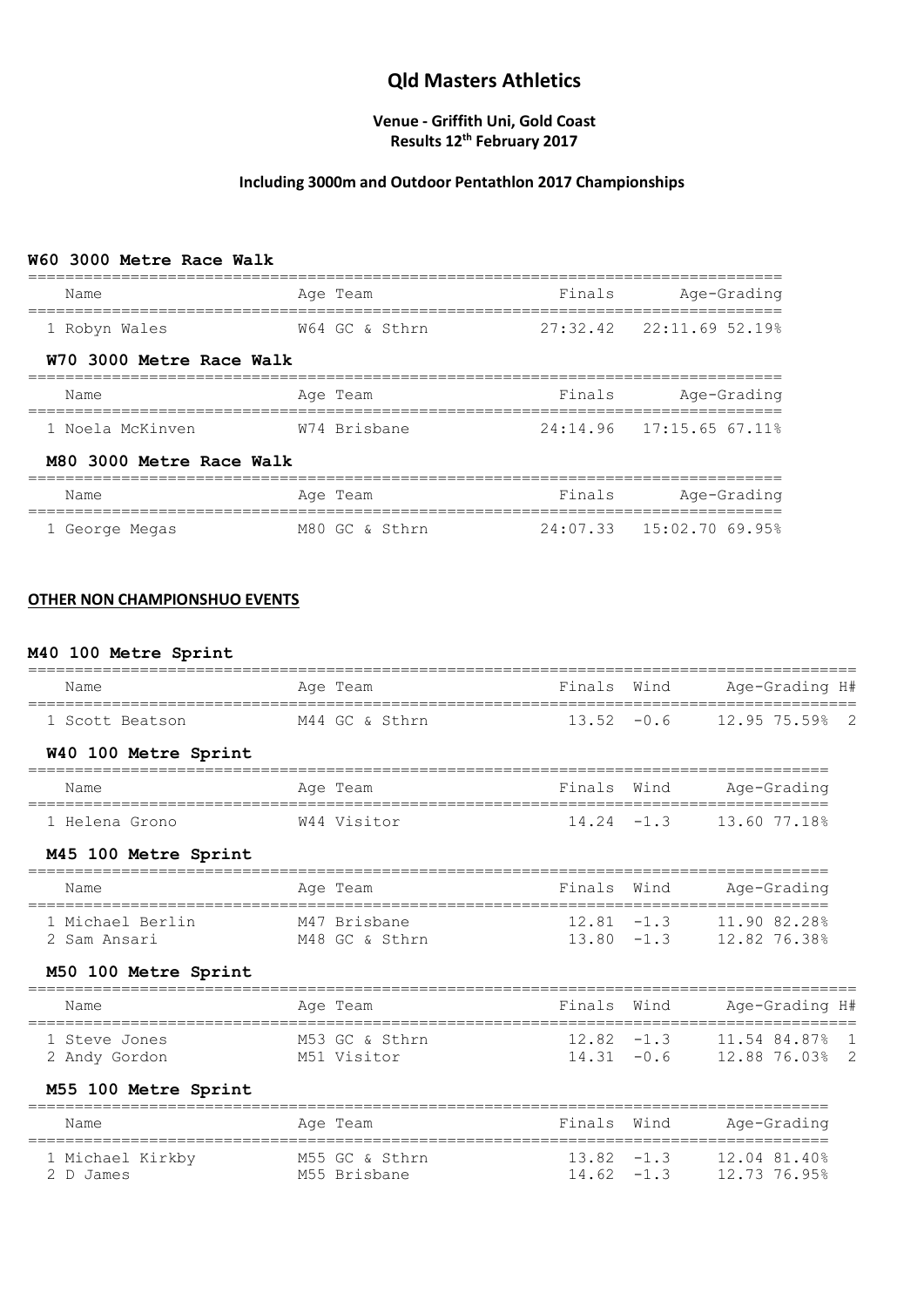#### **Venue - Griffith Uni, Gold Coast Results 12th February 2017**

## **Including 3000m and Outdoor Pentathlon 2017 Championships**

### **W60 100 Metre Sprint**

|                                                                     |                                    |                                |               | _____________________                                                              |
|---------------------------------------------------------------------|------------------------------------|--------------------------------|---------------|------------------------------------------------------------------------------------|
| Name                                                                | Age Team                           | Finals Wind                    |               | Age-Grading H#                                                                     |
| 1 Noela Brameld<br>2 Marjorie Burley 64 Brisbane                    | W63 SC & Nthn                      | $18.24 - 0.6$<br>$21.66 - 0.6$ |               | 14.85 70.67% 2<br>17.64 59.51% 2                                                   |
| M65 100 Metre Sprint                                                |                                    |                                |               |                                                                                    |
| Name                                                                | Age Team                           |                                | Finals Wind   | Age-Grading H#                                                                     |
| 1 Paul Chaplain                                                     | M68 Brisbane                       |                                |               | $16.13 -0.6$ $13.0974.83$ $2$                                                      |
| M45 200 Metre Sprint                                                |                                    |                                |               |                                                                                    |
| Name                                                                | Age Team                           | Finals                         | Wind          | Age-Grading H#                                                                     |
| 1 Michael Berlin<br>2 Gary Parkinson M49 GC & Sthrn<br>3 Sam Ansari | M47 Brisbane<br>M48 GC & Sthrn     | $25.90 -2.5$<br>$29.28 - 1.7$  |               | 23.92 80.77% 1<br>$26.77 - 2.5$ 24.73 78.15% 1<br>27.05 71.45% 2                   |
| M50 200 Metre Sprint                                                |                                    |                                |               |                                                                                    |
| Name                                                                | Age Team                           | Finals Wind                    |               | Age-Grading                                                                        |
| 1 Steve Jones                                                       | M53 GC & Sthrn                     |                                |               | ================<br>$26.71 -2.5$ 23.87 80.98%                                      |
| M55 200 Metre Sprint                                                |                                    |                                |               |                                                                                    |
| Name                                                                | Age Team                           | Finals                         | Wind          | Age-Grading H#                                                                     |
| 1 D James<br>2 Steve Davies-Evans M58 Brisbane<br>3 Michael Kirkby  | M55 Brisbane<br>M55 GC & Sthrn     | $29.63 -1.7$                   |               | 28.53 -2.5     24.63 78.44%  1<br>28.70 -2.5     24.78 77.98%  1<br>25.58 75.53% 2 |
| W60 200 Metre Sprint                                                |                                    |                                |               |                                                                                    |
| Name                                                                | Age Team                           |                                | Finals Wind   | Age-Grading H#                                                                     |
| 1 Noela Brameld                                                     | W63 SC & Nthn                      |                                | $38.23 - 1.7$ | 30.21 70.65% 2                                                                     |
| M65 200 Metre Sprint                                                |                                    |                                |               |                                                                                    |
| Name                                                                | Age Team                           | Finals                         | Wind          | Age-Grading H#<br>======================                                           |
| 1 Paul Chaplain                                                     | M68 Brisbane                       | $33.20 -1.7$                   |               | 26.59 72.68%<br>- 2                                                                |
| M90 200 Metre Sprint                                                |                                    |                                |               | =======================                                                            |
| Name<br>------------                                                | Aqe Team<br>====================== | Finals<br>=================    | Wind          | Age-Grading H#<br>=====================                                            |
| 1 Maurice Dauphinet                                                 | M90 Brisbane                       | $59.26 -1.7$                   |               | 31.00 62.32%<br>$\overline{\phantom{0}}^2$                                         |
| M40 1500 Metre Run                                                  |                                    |                                |               |                                                                                    |
| Name                                                                | Age Team                           | Finals                         |               | Age-Grading                                                                        |
| 1 Marc-Paul Trevethan                                               | M41 GC & Sthrn                     | 5:44.75                        |               | $5:28.17$ 62.77%                                                                   |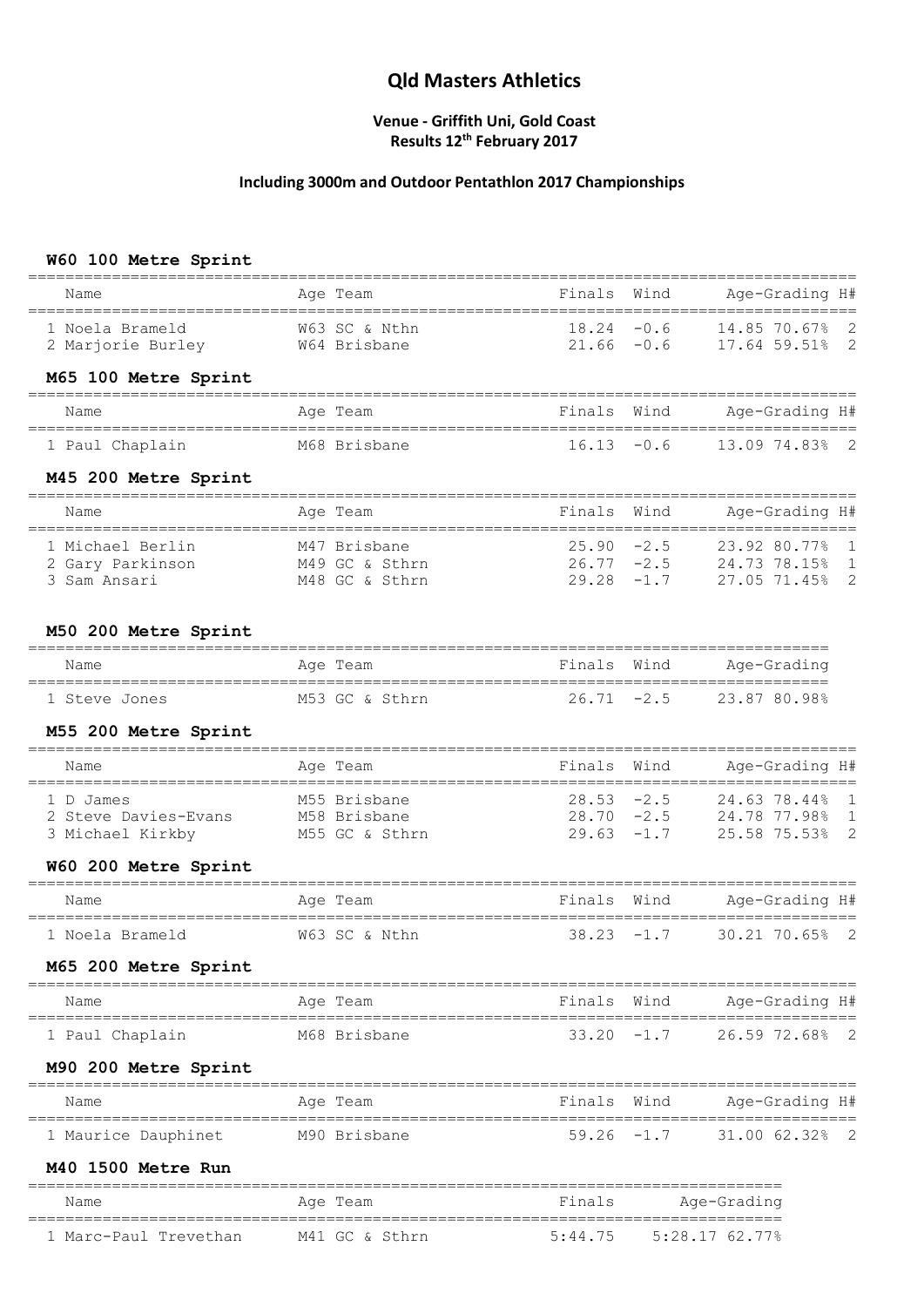#### **Venue - Griffith Uni, Gold Coast Results 12th February 2017**

## **Including 3000m and Outdoor Pentathlon 2017 Championships**

#### **M45 Long Jump**

| Name                          | Age Team                           |        | Finals Wind Age-Grading               |
|-------------------------------|------------------------------------|--------|---------------------------------------|
| 1 Michael Berlin M47 Brisbane |                                    |        | $5.29m - 1.4$ 6.11m 68.26%            |
| W45 Shot Put                  |                                    |        |                                       |
| Name                          | Age Team                           | Finals | Age-Grading                           |
| 1 Althea Mackie               | W46 GC & Sthrn                     | 7.82m  | 9.33m 41.27%                          |
| M55 Shot Put                  |                                    |        | ------------------------------------- |
| Name                          | Age Team                           |        | Finals Age-Grading                    |
| 1 Michael Kirkby              | M55 GC & Sthrn 9.10m 11.56m 50.00% |        |                                       |
| M60 Shot Put                  |                                    |        |                                       |
| Name                          | Age Team                           |        | Finals Age-Grading                    |
|                               | 1 William Gibson M61 GC & Sthrn    |        | 9.07m 11.32m 48.97%                   |
| M65 Shot Put                  |                                    |        |                                       |
| Name                          | Age Team                           |        | Finals Age-Grading                    |
| 1 Kevin Ryall                 | M68 GC & Sthrn                     |        | $9.45m$ $12.85m$ $55.62%$             |
| M75 Shot Put                  |                                    |        |                                       |
| Name                          | Age Team                           |        | Finals Age-Grading                    |
| 1 Guy Quarterman              | M75 Brisbane                       |        | 9.47m 13.25m 57.32%                   |
| M80 Shot Put                  |                                    |        |                                       |
| Name                          | Age Team                           | Finals | Age-Grading                           |
| 1 Bill McMullen               | M83 GC & Sthrn                     | 7.51m  | 11.30m 48.89%                         |
| W45 Discus Throw              |                                    |        |                                       |
| Name                          | Age Team                           | Finals | Age-Grading                           |
| 1 Althea Mackie               | W46 GC & Sthrn                     | 24.94m | 30.07m 39.16%                         |
| M55 Discus Throw              |                                    |        |                                       |
| Name                          | Aqe Team                           | Finals | Age-Grading                           |
| 1 Michael Kirkby              | M55 GC & Sthrn                     | 32.66m | 36.26m 48.95%                         |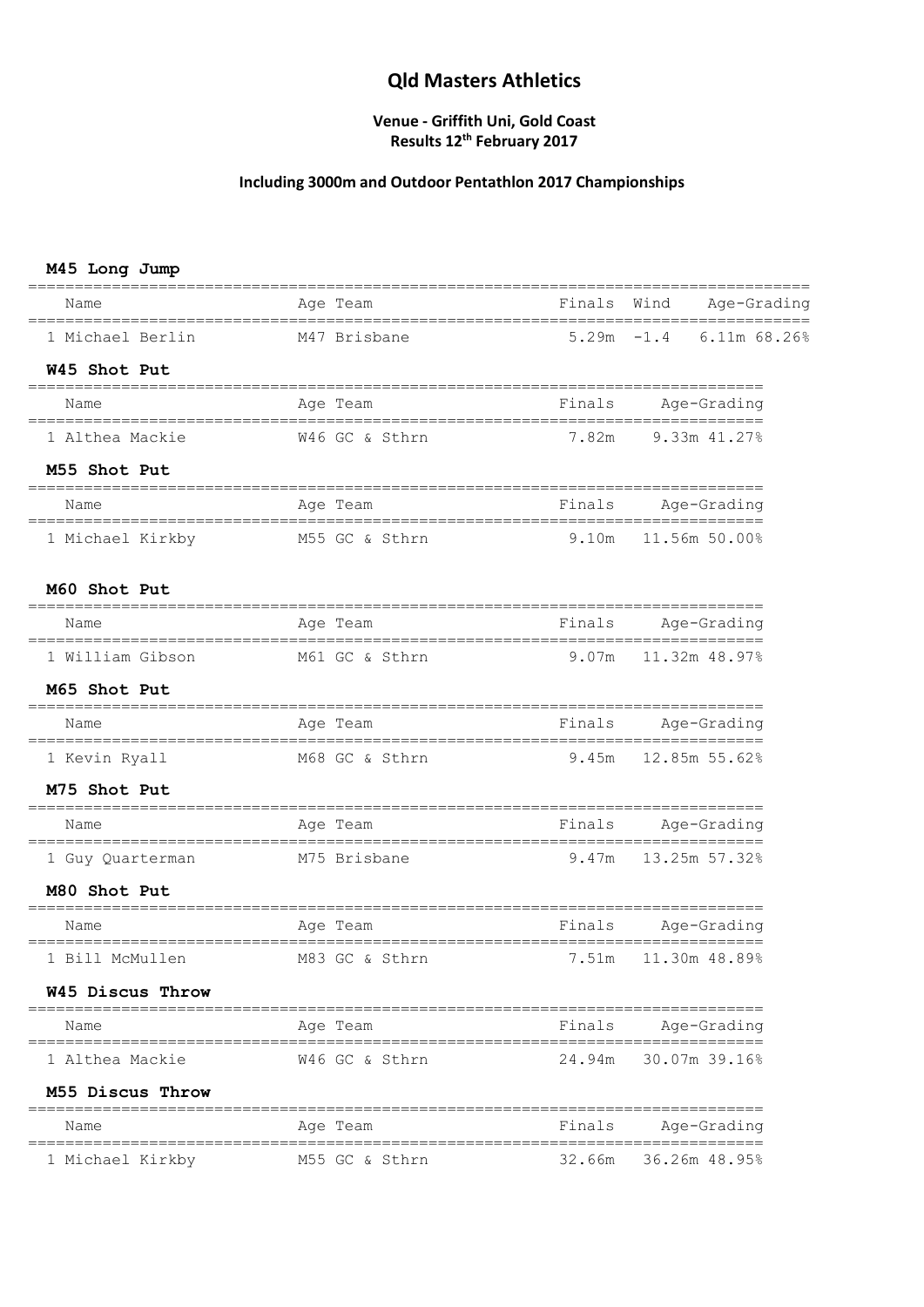#### **Venue - Griffith Uni, Gold Coast Results 12th February 2017**

## **Including 3000m and Outdoor Pentathlon 2017 Championships**

#### **M60 Discus Throw**

| Name                                        | Age Team       | Finals Age-Grading             |
|---------------------------------------------|----------------|--------------------------------|
| 1 William Gibson                            | M61 GC & Sthrn | 24.35m<br>25.87m 34.94%        |
| M65 Discus Throw                            |                |                                |
| Name                                        | Age Team       | Finals<br>Age-Grading          |
| 1 Kevin Ryall                               | M68 GC & Sthrn | 30.65m 35.66m 48.15%           |
| M75 Discus Throw                            |                |                                |
| Name                                        | Age Team       | Finals<br>Age-Grading          |
| 1 Guy Quarterman                            | M75 Brisbane   | 25.61m 36.70m 49.55%           |
| M80 Discus Throw                            |                |                                |
| Name                                        | Age Team       | Finals<br>Age-Grading          |
| 1 Bill McMullen                             | M83 GC & Sthrn | 19.75m 32.47m 43.83%           |
| M90 Discus Throw                            |                |                                |
| Name                                        | Age Team       | Finals<br>Age-Grading          |
| 1 Maurice Dauphinet                         | M90 Brisbane   | 16.68m  40.70m  54.94%         |
| W45 Javelin Throw<br>====================== |                |                                |
| Name                                        | Age Team       | Finals Age-Grading             |
| 1 Althea Mackie                             | W46 GC & Sthrn | 19.54m 24.38m 33.40%           |
| M55 Javelin Throw                           |                |                                |
| Name                                        | Age Team       | Finals<br>Age-Grading          |
| 1 Michael Kirkby M55 GC & Sthrn             |                | 35.41m 47.37m 48.11%           |
| M75 Javelin Throw                           |                |                                |
| Name                                        | Age Team       | ========<br>Finals Age-Grading |
| 1 Guy Quarterman                            | M75 Brisbane   | 28.15m 53.29m 54.11%           |
| M90 Javelin Throw                           |                |                                |
| Name                                        | Age Team       | Finals<br>Age-Grading          |
| 1 Maurice Dauphinet                         | M90 Brisbane   | 45.83m 46.54%<br>15.73m        |